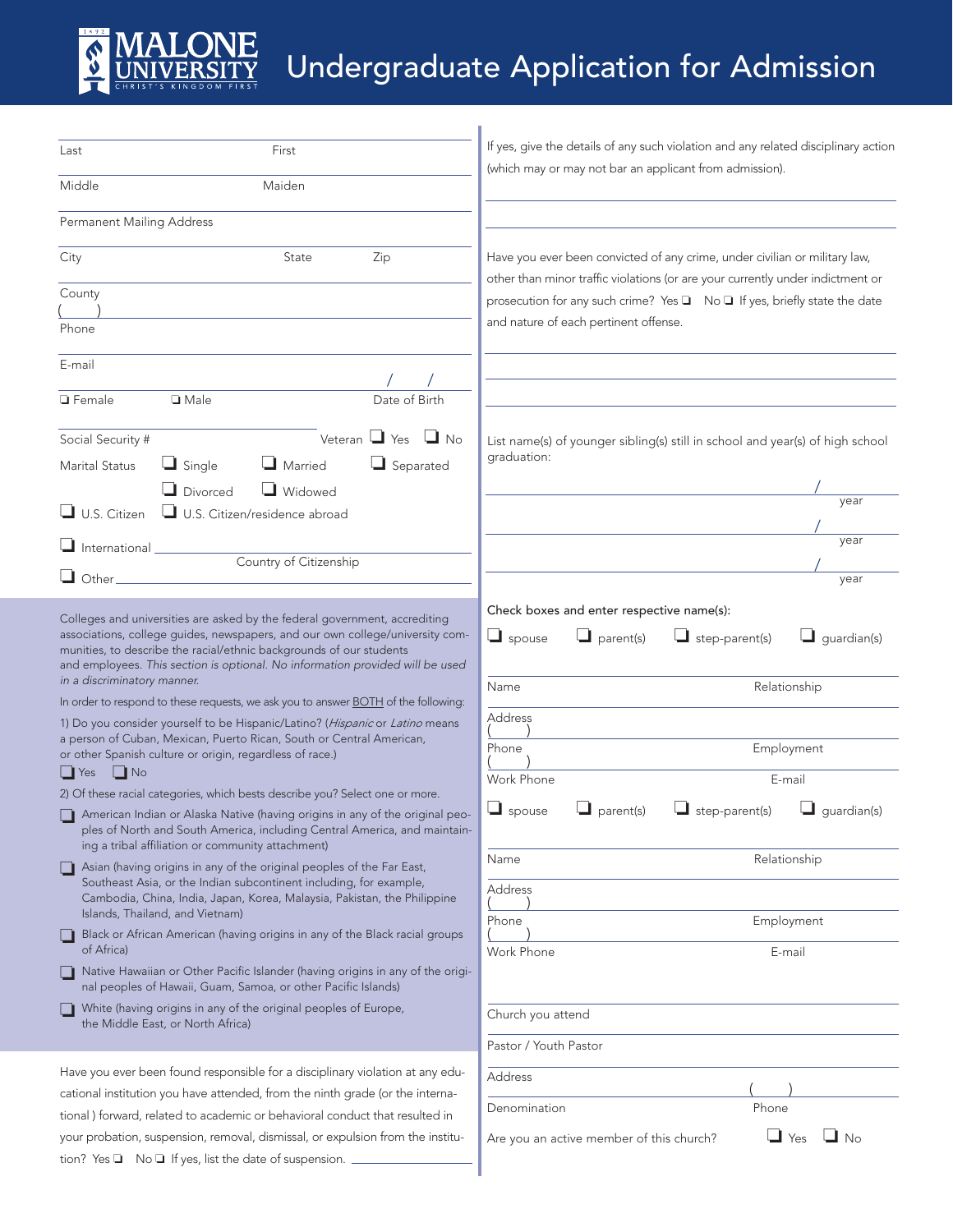## Academic Information

| High School                                                                                       | Year of Graduation                   | When do you anticipate entering Malone:                               |
|---------------------------------------------------------------------------------------------------|--------------------------------------|-----------------------------------------------------------------------|
|                                                                                                   |                                      | Fall 20______ Spring 20______ Summer (S1) 20_____ Summer (S2) 20____  |
| Phone                                                                                             | Counselor                            |                                                                       |
| Address                                                                                           |                                      | Other_                                                                |
|                                                                                                   |                                      | $\Box$ on campus<br>$\Box$ commute from parents home<br>Will you live |
| City                                                                                              | State<br>Zip<br>County<br>out of     | commute from own home (must be 22 years old)                          |
| <b>ACT Composite</b><br><b>GPA</b>                                                                | <b>SAT Composite</b><br>Class Rank   | Will you attend I full time (12 or more hours)                        |
| Are you a current post-secondary student? $\Box$ No $\Box$ Yes                                    |                                      | $\Box$ three quarters (9-11 hours)                                    |
| College_                                                                                          |                                      | $\Box$ half (6-8 hours)                                               |
|                                                                                                   |                                      | $\Box$ less than half (less than 6)                                   |
| Other institutions of higher education since high school<br>(you must list all schools attended): |                                      | Are you enrolling as a                                                |
|                                                                                                   |                                      | <b>First-time College Student</b>                                     |
|                                                                                                   |                                      | Regular (working toward a degree from Malone)                         |
| Name of School                                                                                    |                                      |                                                                       |
|                                                                                                   |                                      | Special Student (not working for a degree)                            |
| City                                                                                              | Zip<br>State                         | (no financial aid available)                                          |
| Dates Attended                                                                                    | Degree                               | Transfer Student Expected Classification: Freshman Sophomore          |
| Name of School                                                                                    |                                      | $\Box$ Junior $\Box$ Senior                                           |
| City                                                                                              | Zip<br>State                         | Note: Have you ever been suspended from college?                      |
| Dates Attended                                                                                    | Degree                               | $\Box$ Yes $\Box$ No                                                  |
|                                                                                                   |                                      |                                                                       |
|                                                                                                   |                                      |                                                                       |
| Other family members who attended Malone:                                                         |                                      |                                                                       |
|                                                                                                   |                                      | $\Box$ Transient (currently attending another college)<br>Other       |
| Name                                                                                              | Name                                 |                                                                       |
| Relationship                                                                                      | Relationship                         | Name of college                                                       |
| Years Attended                                                                                    | Years Attended                       | Auditor (not taking classes for credit)                               |
| $\Box$ No<br>$\Box$ Yes<br>Graduated                                                              | $\Box$ No<br>Graduated<br>$\Box$ Yes |                                                                       |
| City<br>State                                                                                     | City<br>State                        |                                                                       |
|                                                                                                   |                                      |                                                                       |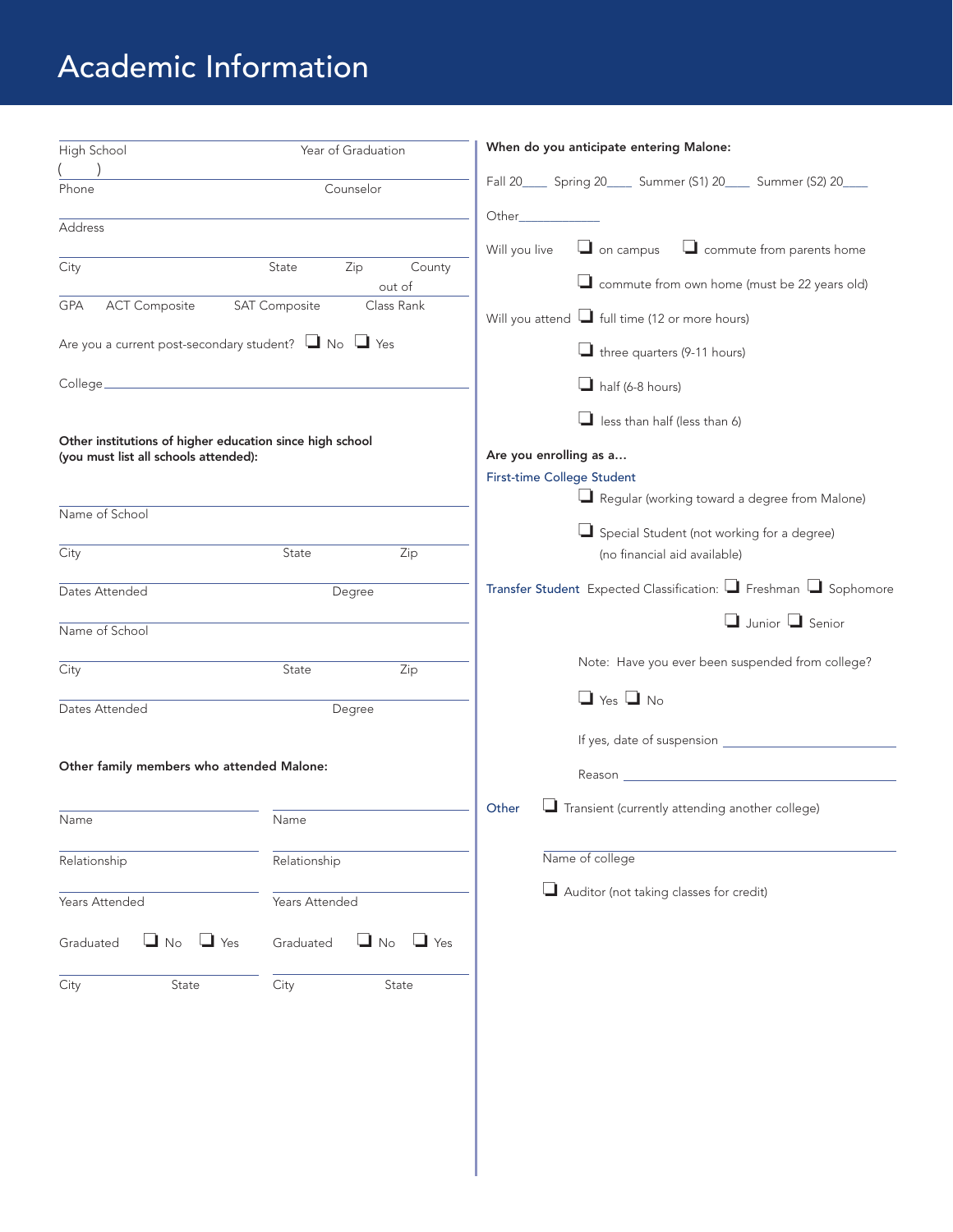## Activities and Financial Aid Information

| If you will permit Malone to send out information on your activities,                                                                                                                                                                                                                                                                                                                                   | Do you plan to file or have you filed the Free Application for Federal<br>Student Aid (FAFSA)?                                                                                                                                                                                                                                                                                                                                              |  |
|---------------------------------------------------------------------------------------------------------------------------------------------------------------------------------------------------------------------------------------------------------------------------------------------------------------------------------------------------------------------------------------------------------|---------------------------------------------------------------------------------------------------------------------------------------------------------------------------------------------------------------------------------------------------------------------------------------------------------------------------------------------------------------------------------------------------------------------------------------------|--|
|                                                                                                                                                                                                                                                                                                                                                                                                         | $\Box$ Yes<br>$\Box$ No<br>Have you been a resident of Ohio for the last 12 consecutive months?                                                                                                                                                                                                                                                                                                                                             |  |
|                                                                                                                                                                                                                                                                                                                                                                                                         |                                                                                                                                                                                                                                                                                                                                                                                                                                             |  |
| State<br>Zip                                                                                                                                                                                                                                                                                                                                                                                            | $\Box$ Yes<br>$\Box$ No                                                                                                                                                                                                                                                                                                                                                                                                                     |  |
| What activities do you wish to pursue at Malone?                                                                                                                                                                                                                                                                                                                                                        | Are you a dependent of                                                                                                                                                                                                                                                                                                                                                                                                                      |  |
| Student Directory<br>Student Government<br>$\Box$ Theatre<br>Travel/Study Abroad<br>Volunteerism<br>□ Yearbook<br>Gommunity Service Organizations<br><b>Varsity Athletics</b><br><b>Baseball</b><br>□ Basketball<br><b>Q</b> Cross Country<br><b>D</b> Football<br>$\Box$ Golf<br>$\Box$ Soccer<br>□ Softball<br>Swimming & Diving<br>$\Box$ Tennis<br>SAC (Student Activities Committee)<br>Volleyball | $\Box$ A Malone Alumna(us)<br>$\Box$ A full-time Missionary<br>$\Box$ A full-time Pastor<br>A Malone employee<br>Please list any private outside scholarships ____________<br>In addition to your undergraduate application, the items below<br>are required for admission.<br>1. \$20.00 application fee (fee waived for online applicants)<br>2. High school transcripts (also college transcripts if transfer)<br>3. ACT (official copy) |  |
|                                                                                                                                                                                                                                                                                                                                                                                                         |                                                                                                                                                                                                                                                                                                                                                                                                                                             |  |
|                                                                                                                                                                                                                                                                                                                                                                                                         |                                                                                                                                                                                                                                                                                                                                                                                                                                             |  |
| Malone Employee<br>$\Box$ Malone Student<br>Malone Web Site<br>Pastor / Youth Pastor<br>$\Box$ Parent<br>$\Box$ Relative<br>$\Box$ Other $\Box$<br>To which other colleges or universities will you apply? _________                                                                                                                                                                                    |                                                                                                                                                                                                                                                                                                                                                                                                                                             |  |
|                                                                                                                                                                                                                                                                                                                                                                                                         | honors, awards, etc., please fill out the data below.<br>Track (Indoor/Outdoor)                                                                                                                                                                                                                                                                                                                                                             |  |